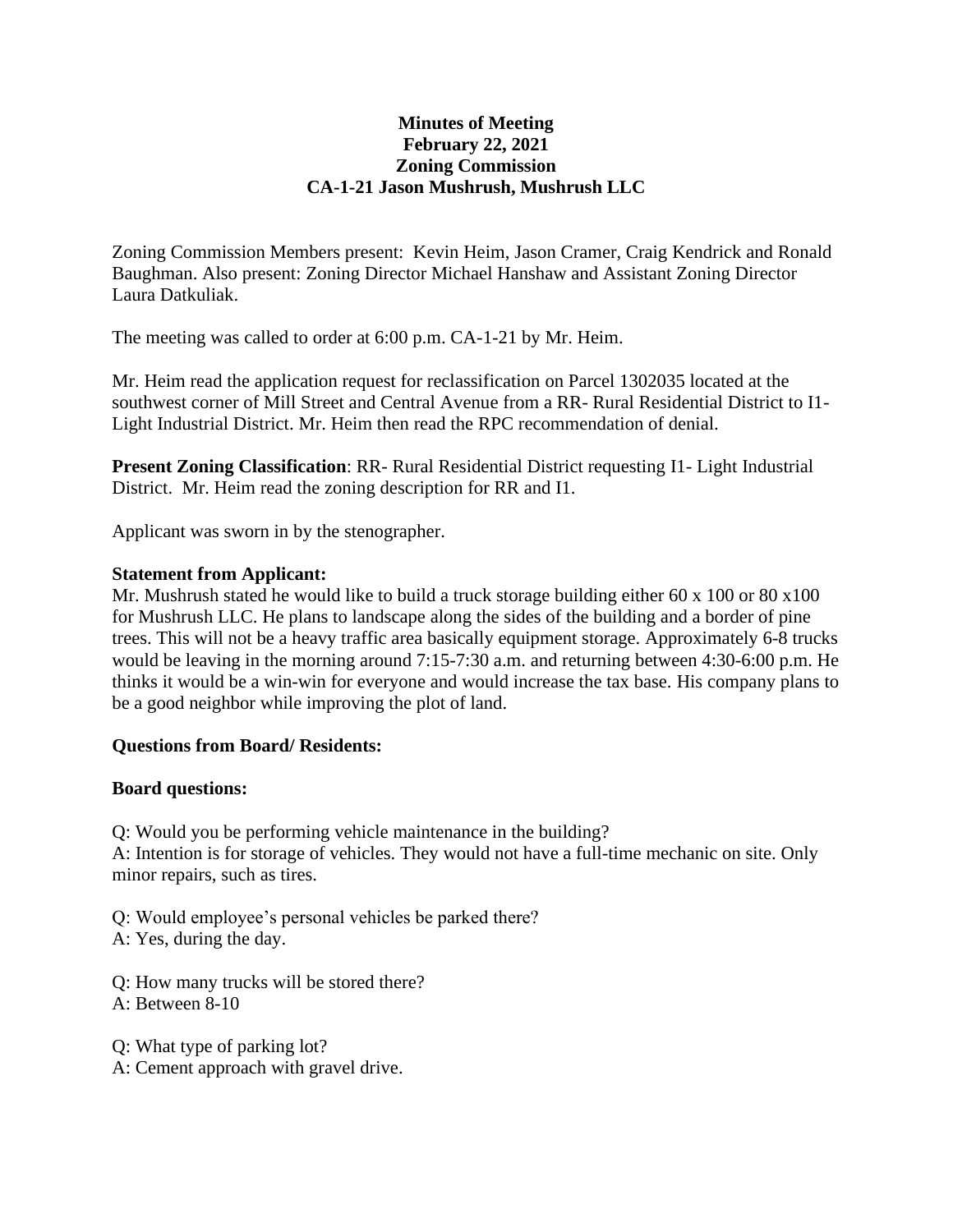Q: Your business is from New Philadelphia do you have a facility like this there? A: We are crammed for space down there. The business does work to the north and south of New Philadelphia. It makes sense to split up the crews up and not spend so much time on the road. There will be a breakroom and restroom in the building. Most of the activity will be in the morning and afternoon.

Q: Will you have a well? A: Yes, well and septic.

# **Resident Questions:**

Tom Lorenz of 2625 Central Ave SE asked the following questions: Q: Are you going to use this facility for storage of your pipes? A: It is a possibility.

Mr. Lorenz raised concerns about the entrance to the property and site distance.

Q: How will you heat the building? A: Propane.

Mark Shirkey of 631 Mill St SE stated that he was opposed to the reclassification as it becomes permanent and we can not anticipate what will happen to the property in 10- 20 years. He stated Regional Planning denied this for a reason. It is the question and concern of the unknown that is to come. It's a prime piece of property for a residential development. His front door is only 50 feet from the right -of- way and the building would be right in front of his house. He appreciates the added greenery but that doesn't address the lights. His concern is truck noise in the early morning, public safety concern, and devaluation of property.

Mr. Mushrush responded that he plans to still have the farmer farm the soy bean land. He's not looking to take over the field. He would like to stay at the edge of the property and develop 2-3 acres.

Joe Mercurio of 611 Mill St SE stated if this property is rezoned to industrial it could open the door to the other field becoming industrial.

Linda Lorenz of 2625 Central Ave SE addressed concern with lack of lighting and fencing could encourage theft in the area.